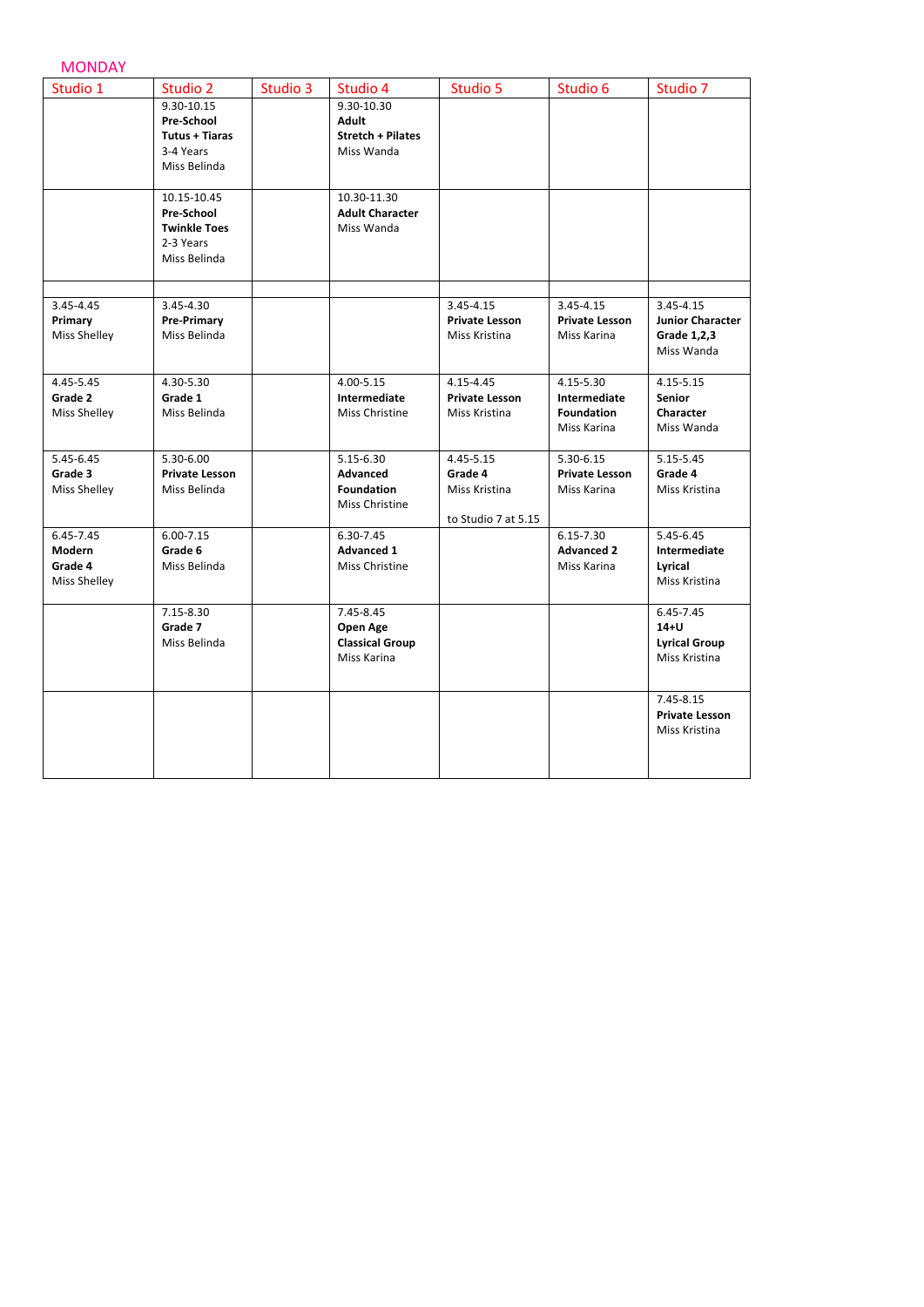| Studio 1              | Studio 2              | Studio 3 | Studio 4              | Studio 5              | Studio 6           | Studio 7               |
|-----------------------|-----------------------|----------|-----------------------|-----------------------|--------------------|------------------------|
|                       | 9.30-10.15            |          |                       |                       |                    |                        |
|                       | Pre-School            |          |                       |                       |                    |                        |
|                       | Tutus + Tiaras        |          |                       |                       |                    |                        |
|                       | 3-4 Years             |          |                       |                       |                    |                        |
|                       | Miss Belinda          |          |                       |                       |                    |                        |
|                       | 10.15-10.45           |          |                       |                       |                    |                        |
|                       | Pre-School            |          |                       |                       |                    |                        |
|                       | <b>Twinkle Toes</b>   |          |                       |                       |                    |                        |
|                       | 2-3 Years             |          |                       |                       |                    |                        |
|                       | Miss Belinda          |          |                       |                       |                    |                        |
|                       |                       |          |                       |                       |                    | 11.00-12.00            |
|                       |                       |          |                       |                       |                    | <b>Adult Ballet</b>    |
|                       |                       |          |                       |                       |                    | Miss Belinda           |
|                       |                       |          |                       |                       |                    |                        |
|                       | 3.45-4.30             |          |                       | 4.00-4.30             |                    | 3.45-4.15              |
|                       | Modern                |          |                       | <b>Private Lesson</b> |                    | <b>Private Lesson</b>  |
|                       | Grade 1               |          |                       | Miss Julie            |                    | Miss Melisa            |
|                       | <b>Miss Shelley</b>   |          |                       |                       |                    |                        |
| 4.00-5.00             | 4.30-5.30             |          | 4.00-5.00             | 4.30-5.00             | 4.15-5.00          | 4.15-5.15              |
| Grade 1               | Modern                |          | Grade 2               | Primary               | <b>Pre-Primary</b> | $14+U$                 |
| Miss Karina           | Grade 3               |          | Mr Philip             | Miss Julie            | Miss Belinda       | <b>Classical Group</b> |
|                       | Miss Shelley          |          |                       |                       |                    | Miss Melisa            |
| 5.00-6.00             | 5.30-6.30             |          | 5.00-6.00             | to Studio 6 at 5.00   | 5.00-5.30          | $5.15 - 6.15$          |
| Grade 4               | Modern                |          | Grade 5               | 5.00-5.30             | Primary            | Senior                 |
| Miss Karina           | Intermediate          |          | Mr Philip             | <b>Private Lesson</b> | Miss Julie         | Contemporary           |
|                       | <b>Foundation</b>     |          |                       | Miss Belinda          |                    | Miss Melisa            |
|                       | Miss Shelley          |          |                       |                       |                    |                        |
| $6.00 - 6.30$         | 6.30-7.00             |          | 6.00-7.00             | 5.30-6.00             | 5.30-6.30          | $6.15 - 7.15$          |
| <b>Private Lesson</b> | <b>Private Lesson</b> |          | Grade 3               | <b>Private Lesson</b> | Junior             | $14+U$                 |
| Miss Karina           | Miss Julie            |          | Mr Philip             | Miss Belinda          | Contemporary       | Contemporary           |
|                       |                       |          |                       |                       | Miss Julie         | Group                  |
|                       |                       |          |                       |                       |                    | Miss Melisa            |
| 6.30-7.15             | 7.00-8.00             |          | 7.15-8.30             | $6.00 - 6.30$         |                    | 7.15-8.15              |
| <b>Private Lesson</b> | <b>Private Lesson</b> |          | Intermediate          | <b>Private Lesson</b> |                    | Advanced               |
| Miss Karina           | Miss Julie            |          | Mr Philip             | Miss Belinda          |                    | Contemporary           |
|                       |                       |          |                       |                       |                    | Miss Melisa            |
| 7.15-8.30             | 8.00-9.00             |          | 8.30-9.00             | 6.30-7.30             |                    | 8.15-9.15              |
| <b>Advanced 1</b>     | <b>Private Lesson</b> |          | <b>Private Lesson</b> | <b>Private Lesson</b> |                    | Open Age               |
| Miss Karina           | Miss Julie            |          | Mr. Philip            | Miss Belinda          |                    | Contemporary           |
|                       |                       |          |                       |                       |                    | Group                  |
|                       |                       |          |                       |                       |                    | Miss Melisa            |
| 8.30-9.00             |                       |          |                       |                       |                    |                        |
| <b>Private Lesson</b> |                       |          |                       |                       |                    |                        |
| Miss Karina           |                       |          |                       |                       |                    |                        |
|                       |                       |          |                       |                       |                    |                        |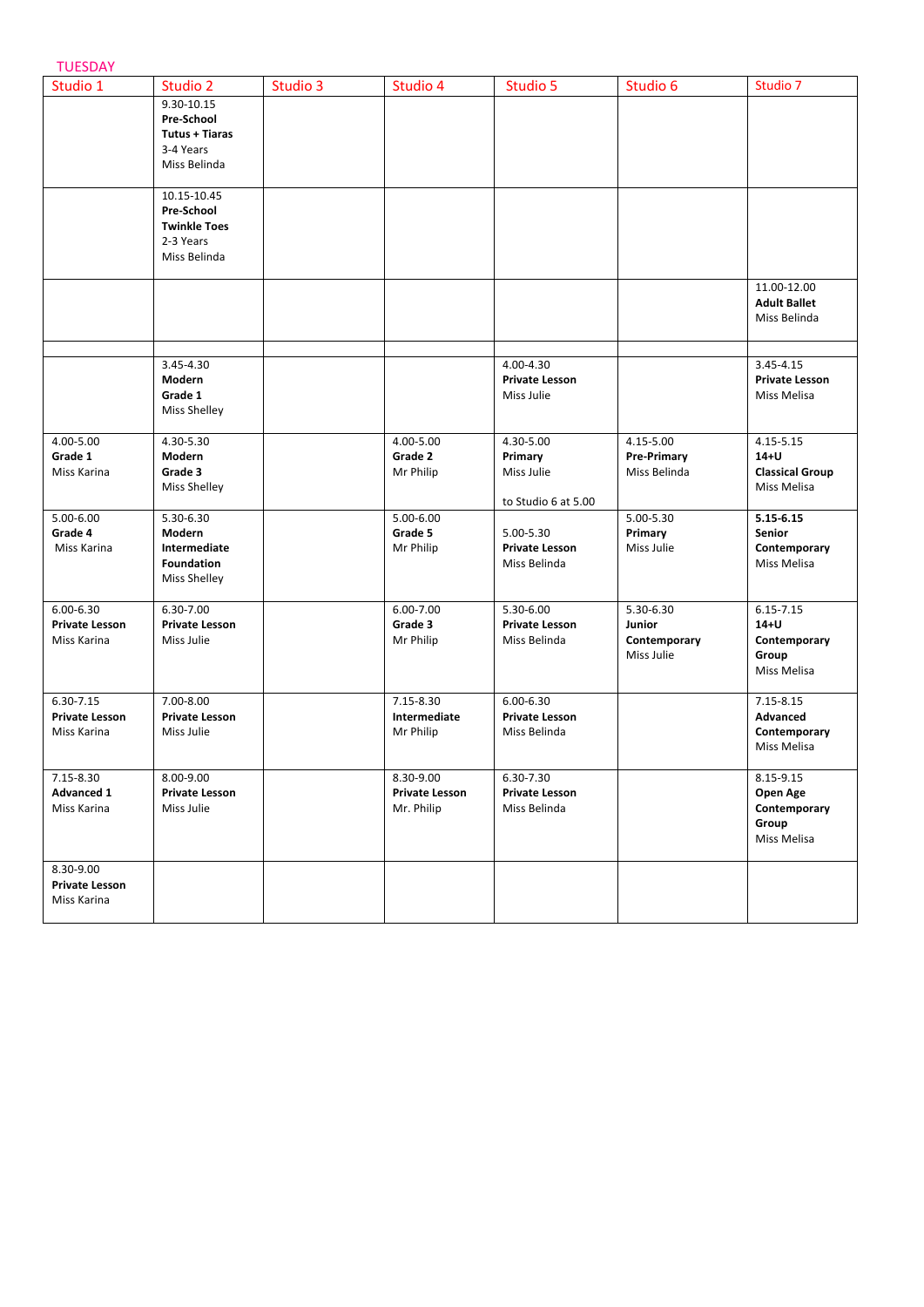| <b>WEDNESDAY</b>                     |                       |          |                       |                                     |                                        |                                 |
|--------------------------------------|-----------------------|----------|-----------------------|-------------------------------------|----------------------------------------|---------------------------------|
| Studio 1                             | Studio 2              | Studio 3 | Studio 4              | Studio 5                            | Studio 6                               | Studio 7                        |
|                                      | 9.30-10.15            |          |                       |                                     |                                        |                                 |
|                                      | <b>Pre-School</b>     |          |                       |                                     |                                        |                                 |
|                                      | <b>Tutus + Tiaras</b> |          |                       |                                     |                                        |                                 |
|                                      | 3-4 Years             |          |                       |                                     |                                        |                                 |
|                                      | Miss Shelley          |          |                       |                                     |                                        |                                 |
|                                      | 10.15-10.45           |          |                       |                                     |                                        |                                 |
|                                      | <b>Pre-School</b>     |          |                       |                                     |                                        |                                 |
|                                      | <b>Twinkle Toes</b>   |          |                       |                                     |                                        |                                 |
|                                      | 2-3 Years             |          |                       |                                     |                                        |                                 |
|                                      | Miss Shelley          |          |                       |                                     |                                        |                                 |
|                                      |                       |          |                       |                                     |                                        |                                 |
|                                      | 3.45-4.30             |          |                       |                                     | 3.30-4.00                              |                                 |
|                                      | <b>Pre-Primary</b>    |          |                       |                                     | <b>Private Lesson</b>                  |                                 |
|                                      | Miss Shelley          |          |                       |                                     | Miss Julie                             |                                 |
| 4.00-5.00                            | 4.30-5.30             |          | 4.00-5.00             | $3.45 - 4.30$                       | 4.00-5.00                              | 4.00-5.00                       |
| Primary                              | Modern                |          | Grade 5               | <b>Private Lesson</b>               | Grade 4                                | <b>Junior Hip</b>               |
| Miss Wanda                           | Grade 2               |          | Mr Philip             | Miss Karina                         | Miss Julie                             | Hop                             |
|                                      | Miss Shelley          |          |                       |                                     |                                        | Miss Kristina                   |
| 5.00-6.00                            | 5.30-6.30             |          | 5.00-6.00             | 4.30-5.00                           | 5.00-6.00                              | 5.00-6.00                       |
| Intermediate                         | Grade 2               |          | <b>Private Lesson</b> | <b>Private Lesson</b>               | Grade 1                                | <b>Junior Lyrical</b>           |
| Character                            | Miss Shelley          |          | Miss Julie            | Miss Karina                         | Mr Philip                              | Miss Kristina                   |
| Miss Wanda                           |                       |          |                       |                                     |                                        |                                 |
| 6.00-7.00                            | 6.30-7.30             |          | 6.00-7.00             | 5.00-6.00                           | $6.00 - 6.45$                          | 6.00-7.00                       |
| Pointework                           | <b>Senior Tap</b>     |          | Grade 3               | <b>Private Lesson</b>               | <b>Private Lesson</b>                  | $12+U$                          |
| Progressing                          | <b>Miss Shelley</b>   |          | Mr Philip             | Miss Karina                         | Miss Julie                             | <b>Lyrical Group</b>            |
| Level 2<br>Miss Karina               |                       |          |                       |                                     |                                        | Miss Kristina                   |
|                                      |                       |          |                       |                                     |                                        |                                 |
| 7.00-8.15                            | 7.30-8.30             |          | 7.00-8.15             | 6.00-7.00                           | 7.00-7.30                              | $7.15 - 8.15$                   |
| <b>Advanced</b>                      | <b>Private Lesson</b> |          | <b>Advanced 1</b>     | <b>Private Lesson</b>               | <b>Private lesson</b>                  | <b>Silver Swans</b>             |
| <b>Foundation</b>                    | Miss Julie            |          | Mr Philip             | Miss Belinda                        | Miss Kristina                          | <b>Adult Ballet</b>             |
| Miss Karina                          |                       |          |                       |                                     |                                        | Miss Belinda                    |
|                                      |                       |          |                       |                                     |                                        |                                 |
| 8.15-8.45                            |                       |          |                       | 7.00-7.30                           | 7.30-8.00                              | 8.15-9.00                       |
| <b>Private Lesson</b><br>Miss Karina |                       |          |                       | <b>Private Lesson</b><br>Miss Julie | <b>Private lesson</b><br>Miss Kristina | Open Age<br><b>Lyrical Duet</b> |
|                                      |                       |          |                       |                                     |                                        | Miss Kristina                   |
|                                      |                       |          |                       |                                     |                                        |                                 |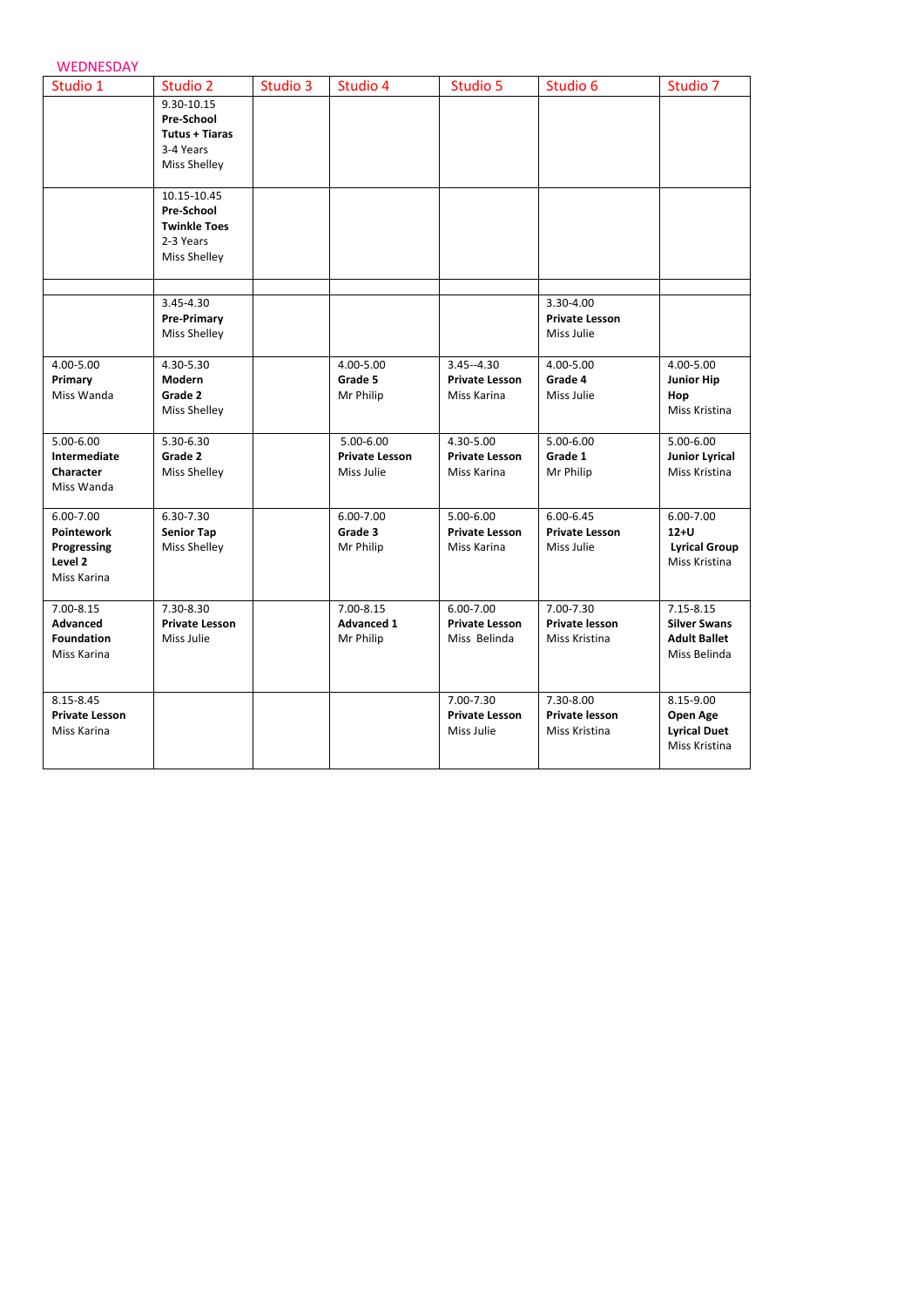|  | HURSDAY |  |
|--|---------|--|
|  |         |  |
|  |         |  |
|  |         |  |

| Studio 1              | Studio 2              | Studio 3 | Studio 4              | Studio 5              | Studio 6              | Studio 7               |
|-----------------------|-----------------------|----------|-----------------------|-----------------------|-----------------------|------------------------|
|                       | 9.30-10.15            |          |                       |                       |                       |                        |
|                       | <b>Pre-School</b>     |          |                       |                       |                       |                        |
|                       | Tutus+Tiaras          |          |                       |                       |                       |                        |
|                       | 3-4 Years             |          |                       |                       |                       |                        |
|                       | Miss Julie            |          |                       |                       |                       |                        |
|                       | 10.15-10.45           |          |                       |                       |                       |                        |
|                       | Pre-School            |          |                       |                       |                       |                        |
|                       | <b>Twinkle Toes</b>   |          |                       |                       |                       |                        |
|                       | 2-3 Years             |          |                       |                       |                       |                        |
|                       | Miss Julie            |          |                       |                       |                       |                        |
|                       |                       |          |                       |                       |                       |                        |
|                       |                       |          | 3.30-4.00             |                       | 3.30-4.00             |                        |
|                       |                       |          | <b>Private lesson</b> |                       | <b>Private Lesson</b> |                        |
|                       |                       |          | Mr Philip             |                       | Miss Julie            |                        |
| 4.00-5.00             | 4.00-5.00             |          | 4.00-5.00             | 4.00-5.00             | 4.00-4.30             | 4.00-5.00              |
| $10+U$                | Grade 4               |          | Grade 3               | Junior                | <b>Private Lesson</b> | Intermediate           |
| <b>Lyrical Group</b>  | <b>Miss Shelley</b>   |          | Mr Philip             | <b>Musical</b>        | Miss Julie            | Contemporary           |
| Miss Kristina         |                       |          |                       | <b>Theatre</b>        |                       | Miss Melisa            |
|                       |                       |          |                       | Miss Penny            |                       |                        |
| 5.00-6.00             | 5.00-6.00             |          | 5.00-6.00             | 5.00-5.30             | 4.30-5.00             | 5.00-6.00              |
| Junior                | Grade 1               |          | Grade 2               | <b>Private Lesson</b> | <b>Private Lesson</b> | $12+U$                 |
| Contemporary          | Miss Shelley          |          | Mr Philip             | Miss Penny            | Miss Julie            | Contemporary           |
| Miss Julie            |                       |          |                       |                       |                       | Group                  |
|                       |                       |          |                       |                       |                       | Miss Melisa            |
| 6.00-7.15             | $6.00 - 6.30$         |          | $6.00 - 7.15$         | 5.30-6.30             | 5.00-6.00             | 6.00-7.00              |
| Advanced              | <b>Private Lesson</b> |          | <b>Advanced 1</b>     | Intermediate          | <b>Senior Lyrical</b> | $12+U$                 |
| <b>Foundation</b>     | Miss Melisa           |          | Mr Philip             | <b>Musical</b>        | Miss Kristina         | <b>Classical Group</b> |
| Miss Kristina         |                       |          |                       | <b>Theatre</b>        |                       | Miss Julie             |
|                       |                       |          |                       | Miss Penny            |                       |                        |
| 7.30-8.30             | 6.30-7.00             |          | 7.15-7.45             | 6.30-7.00             | $6.00 - 6.30$         | 7.00-8.15              |
| <b>Senior</b>         | <b>Private Lesson</b> |          | <b>Private Lesson</b> | <b>Private Lesson</b> | <b>Private Lesson</b> | Intermediate           |
| <b>Musical</b>        | Miss Melisa           |          | Mr Philip             | Miss Penny            | Miss Shelley          | <b>Foundation</b>      |
| <b>Theatre</b>        |                       |          |                       |                       |                       | Miss Shelley           |
| Miss Penny            |                       |          |                       |                       |                       |                        |
| 8.30-9.00             | 7.15-8.00             |          |                       | 7.00-7.30             | 7.00-8.00             |                        |
| <b>Private Lesson</b> | <b>Private Lesson</b> |          |                       | Private Lesson        | Grade 5               |                        |
| Miss Penny            | Miss Melisa           |          |                       | Miss Penny            | Miss Julie            |                        |
|                       | 8.00-8.30             |          |                       | 7.30-8.00             | 8.00-8.30             |                        |
|                       | <b>Private Lesson</b> |          |                       | Private Lesson        | <b>Private Lesson</b> |                        |
|                       | Miss Melisa           |          |                       | Miss Kristina         | Miss Julie            |                        |
|                       |                       |          |                       |                       |                       |                        |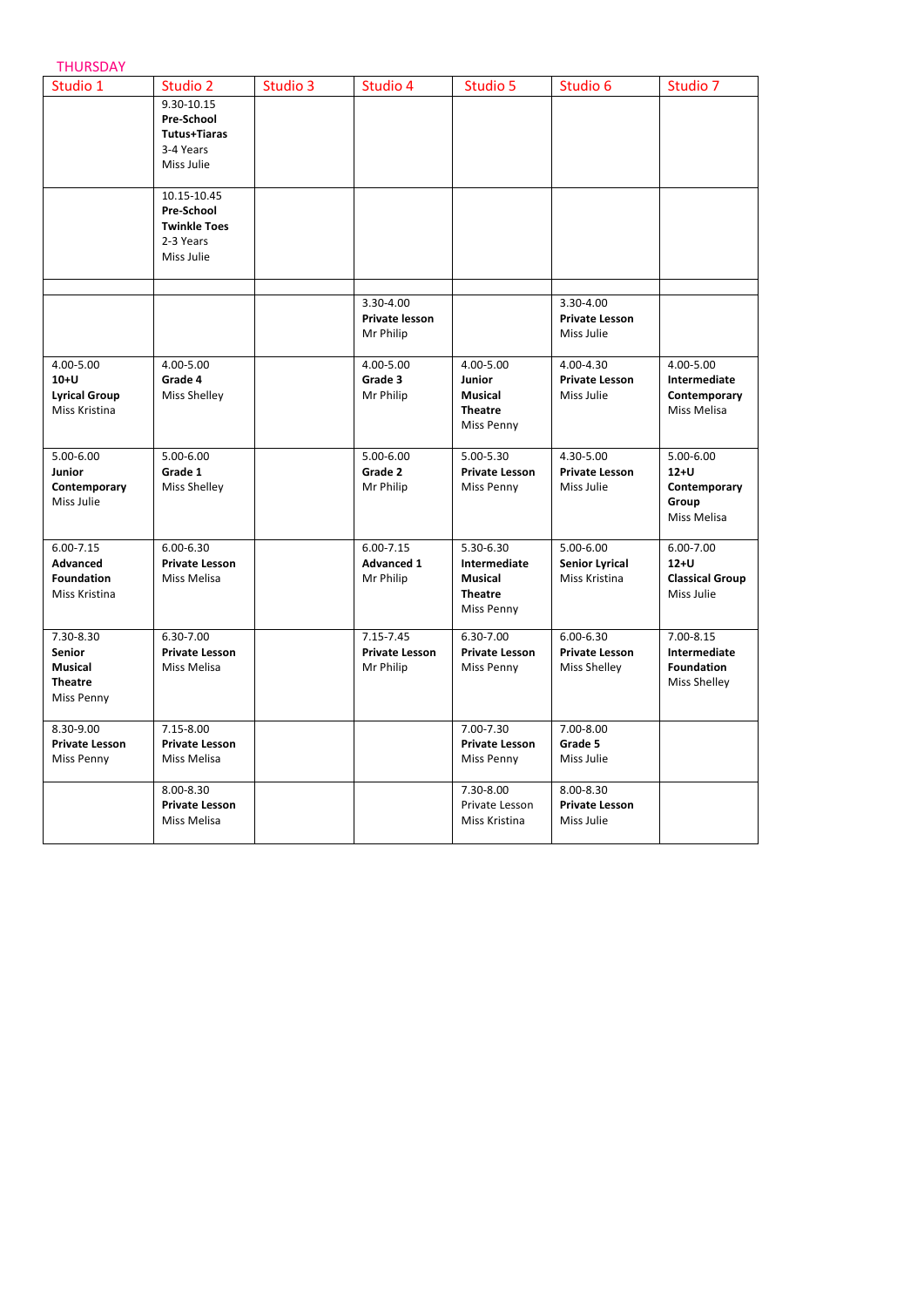## FRIDAY

| Studio 1              | Studio 2              | Studio 3 | Studio 4              | Studio 5              | Studio 6 | Studio 7              |
|-----------------------|-----------------------|----------|-----------------------|-----------------------|----------|-----------------------|
|                       | 9.30-10.15            |          |                       |                       |          |                       |
|                       | Pre-School            |          |                       |                       |          |                       |
|                       | Tutus + Tiaras        |          |                       |                       |          |                       |
|                       | 3-4 Years             |          |                       |                       |          |                       |
|                       | Miss Belinda          |          |                       |                       |          |                       |
|                       |                       |          |                       |                       |          |                       |
|                       | 10.15-10.45           |          |                       |                       |          |                       |
|                       | Pre-School            |          |                       |                       |          |                       |
|                       | <b>Twinkle Toes</b>   |          |                       |                       |          |                       |
|                       | 2-3 Years             |          |                       |                       |          |                       |
|                       | Miss Belinda          |          |                       |                       |          |                       |
|                       |                       |          |                       |                       |          |                       |
|                       |                       |          |                       |                       |          |                       |
| $3.45 - 4.15$         | $3.45 - 4.30$         |          | 4.00-5.00             | 4.00-5.00             |          | 4.00-5.00             |
| <b>Private Lesson</b> | <b>Pre-Primary</b>    |          | <b>Pointework</b>     | <b>Private Lesson</b> |          | Grade 4               |
| Miss Julia            | Miss Belinda          |          | <b>Beginners</b>      | Miss Julie            |          | Mr Philip             |
|                       |                       |          | Level 1               |                       |          |                       |
|                       |                       |          | Miss Traynor          |                       |          |                       |
| 4.15-5.30             | 4.30-5.30             |          | $5.00 - 6.15$         | 5.00-5.30             |          | $5.00 - 6.15$         |
| <b>Advanced 2</b>     | Grade 5               |          | Intermediate          | <b>Private Lesson</b> |          | Intermediate          |
| Miss Julia            | Miss Belinda          |          | Miss Traynor          | Miss Julie            |          | Foundation            |
|                       |                       |          |                       |                       |          | Mr Philip             |
|                       |                       |          |                       |                       |          |                       |
| 5.30-6.30             | 5.30-6.00             |          | $6.15 - 7.15$         | 5.30-6.30             |          | $6.15 - 7.15$         |
| <b>Sapphires</b>      | <b>Private Lesson</b> |          | <b>Pointework</b>     | <b>Private Lesson</b> |          | <b>Private Lesson</b> |
| Miss Julia            | Miss Belinda          |          | Advanced              | Miss Julie            |          | Mr Philip             |
|                       |                       |          | Level 3               |                       |          |                       |
|                       |                       |          | Miss Traynor          |                       |          |                       |
| $6.30 - 7.30$         | $6.00 - 6.30$         |          | $7.15 - 7.45$         | 6.30-7.00             |          |                       |
| <b>Emeralds</b>       | <b>Private Lesson</b> |          | <b>Private Lesson</b> | <b>Private Lesson</b> |          |                       |
| Miss Julia            | Miss Belinda          |          | Miss Traynor          | Miss Julie            |          |                       |
|                       |                       |          |                       |                       |          |                       |
|                       |                       |          |                       |                       |          |                       |
| 7.30-8.00             | $6.30 - 7.15$         |          |                       |                       |          |                       |
| <b>Private Lesson</b> | <b>Private Lesson</b> |          |                       |                       |          |                       |
| Miss Julia            | Miss Belinda          |          |                       |                       |          |                       |
|                       |                       |          |                       |                       |          |                       |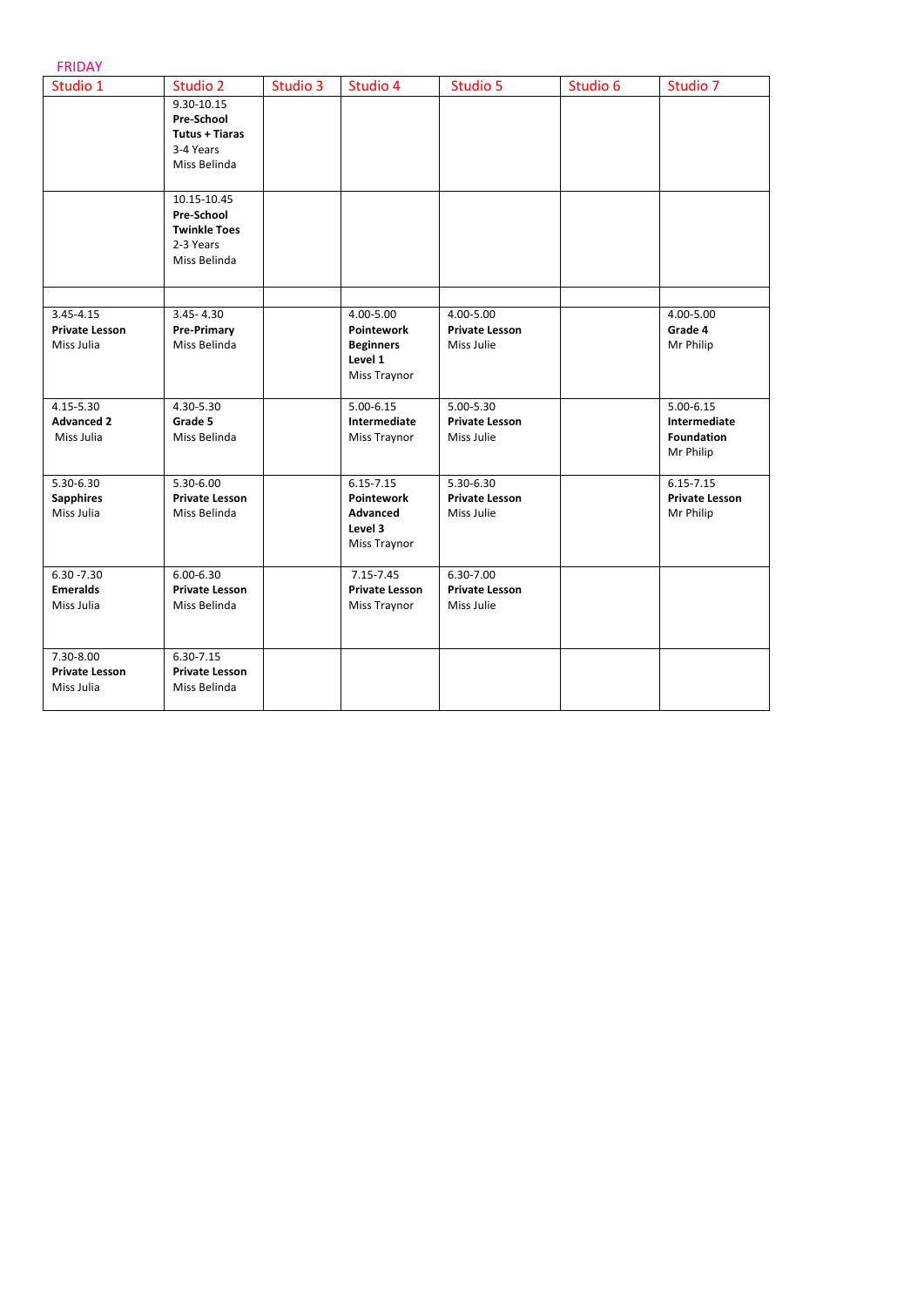| <b>SATURDAY</b>                                                 |                                                                              |          |                                                                                            |                                                    |                                                                                |                                                                       |
|-----------------------------------------------------------------|------------------------------------------------------------------------------|----------|--------------------------------------------------------------------------------------------|----------------------------------------------------|--------------------------------------------------------------------------------|-----------------------------------------------------------------------|
| Studio 1                                                        | Studio 2                                                                     | Studio 3 | Studio 4                                                                                   | Studio 5                                           | Studio 6                                                                       | Studio 7                                                              |
| 8.15-9.00<br><b>Private Lesson</b><br>Miss Julie                |                                                                              |          |                                                                                            |                                                    |                                                                                | 8.00-8.30<br><b>Private Lesson</b><br>Miss Julia                      |
| 9.00-10.00<br><b>Private Lesson</b><br>Miss Julie               | 9.00-9.45<br><b>Pre-Primary</b><br>Miss Belinda                              |          | 8.30-9.45<br>Intermediate<br><b>Foundation</b><br>Miss Christine                           |                                                    |                                                                                | 8.30-9.45<br>Intermediate<br>Miss Julia                               |
| 10.00-10.45<br>Junior<br><b>Stretch + Pilates</b><br>Miss Julie | 9.45-10.15<br>Pre-School<br><b>Twinkle Toes</b><br>2-3 Years<br>Miss Belinda |          | 9.45-11.00<br>Advanced<br><b>Foundation</b><br>Miss Christine                              |                                                    | 11.00-12.00<br><b>Junior</b><br><b>Hip Hop Jazz</b><br>Miss Bella              | 9.45-11.00<br><b>Advanced 1</b><br>Miss Julia                         |
| 11.00-12.00<br>$8+U$<br><b>Classical Group</b><br>Miss Julie    | 10.15-11.00<br>Pre-School<br>Tutus + Tiaras<br>3-4 Years<br>Miss Belinda     |          | 11.15-12.30<br>Performance<br>Mr Philip                                                    | 12.00-12.30<br><b>Private Lesson</b><br>Miss Holly | 12.00-1.00<br><b>Senior</b><br><b>Theatrical Jazz</b><br>+ Heels<br>Miss Bella | 11.00-11.45<br><b>Private Lesson</b><br>Miss Julia                    |
| 12.00-12.30<br><b>Private Lesson</b><br>Miss Julie              | 11.00-12.00<br>Primary<br>Miss Belinda                                       |          | 12.30-1.30<br>Grade 4<br>Mr. Phlip                                                         | 12.30-1.00<br><b>Private Lesson</b><br>Miss Holly  | 1.00-1.30<br><b>Private Lesson</b><br>Miss Holly                               | 12.00-12.30<br><b>Private Lesson</b><br>Miss Julia                    |
| 12.30-1.00<br><b>Private Lesson</b><br>Miss Julie               | 12.00-1.00<br>Grade 1<br>Miss Belinda                                        |          | 1.30-2.00<br><b>Private Lesson</b><br>Mr Philip                                            |                                                    | 1.30-2.00<br><b>Private Lesson</b><br>Miss Christine                           | 12.30-1.15<br><b>Senior</b><br><b>Stretch + Pilates</b><br>Miss Julia |
| 1.00-1.30<br><b>Private Lesson</b><br>Miss Julie                | 1.00-2.00<br>Grade 2<br>Miss Belinda                                         |          | 2.15-3.15<br>Grade 5<br>Mr Philip                                                          |                                                    |                                                                                | 1.15-2.30<br><b>Advanced 2</b><br>Miss Julia                          |
| 1.30-2.00<br><b>Private Lesson</b><br>Miss Julie                | 2.00-3.00<br>Grade 3<br>Miss Belinda                                         |          | 3.15-4.15<br><b>Discovering</b><br>Repertoire<br>Level 2 Unit 2<br>Miss Philip             |                                                    |                                                                                | 2.30-3.15<br><b>Private Lesson</b><br>Miss Julie                      |
| 2.00-2.30<br><b>Private Lesson</b><br>Miss Julie                | 3.00-3.30<br><b>Private Lesson</b><br>Miss Belinda                           |          | 4.15-4.45<br><b>Private Lesson</b><br>Mr Philip                                            |                                                    |                                                                                | 3.15-4.15<br>$10+U$<br><b>Classical Group</b><br>Miss Julie + Holly   |
| 2.30-3.30<br><b>Diamonds</b><br>Miss Julia                      |                                                                              |          | 4.45-5.15<br><b>Private Lesson</b><br>Mr. Philip                                           |                                                    |                                                                                | 4.15-5.15<br>$10+U$<br>Contemporary<br>Group<br>Miss Julie + Holly    |
|                                                                 |                                                                              |          |                                                                                            |                                                    |                                                                                | 5.15-5.45<br><b>Private Lesson</b><br>Miss Julie                      |
|                                                                 |                                                                              |          | <b>SUNDAY</b><br>8.00-9.00am<br><b>Silver Swans</b><br><b>Adult Ballet</b><br>Miss Belinda |                                                    |                                                                                |                                                                       |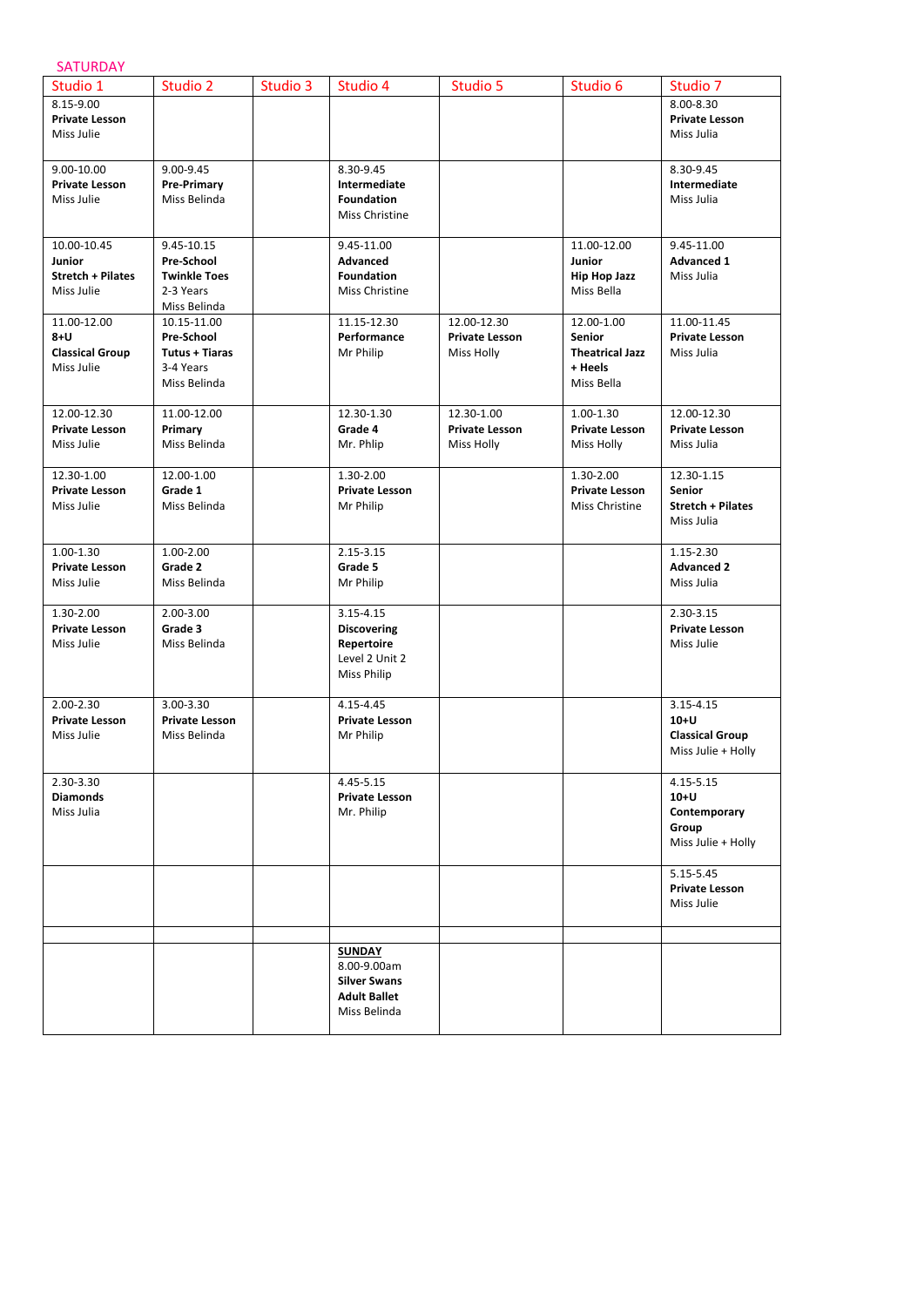## **2022 QUICK REFERENCE TIMETABLE**

|                                                                |                         | <b>TWINKLE TOES (2-3 years) (paid per class or Termly in advance)</b>                       |                                            |
|----------------------------------------------------------------|-------------------------|---------------------------------------------------------------------------------------------|--------------------------------------------|
| <b>MONDAY</b>                                                  | 10.15-10.45             | <b>ROSE BAY BEACH 2</b>                                                                     | <b>MISS BELINDA</b>                        |
| <b>TUESDAY</b>                                                 | 10.15-10.45             | <b>ROSE BAY BEACH 2</b>                                                                     | <b>MISS BELINDA</b>                        |
| WEDNESDAY                                                      | 10.15-10.45             | <b>ROSE BAY BEACH 2</b>                                                                     | <b>MISS SHELLEY</b>                        |
| <b>THURSDAY</b>                                                | 10.15-10.45             | <b>ROSE BAY BEACH 2</b>                                                                     | <b>MISS JULIE</b>                          |
| <b>FRIDAY</b>                                                  | 10.15-10.45             | <b>ROSE BAY BEACH 2</b>                                                                     | <b>MISS BELINDA</b>                        |
| <b>SATURDAY</b>                                                | 9.45-10.15              | <b>ROSE BAY BEACH 2</b>                                                                     | <b>MISS BELINDA</b>                        |
|                                                                |                         | <b>PRE SCHOOL TUTUS AND TIARAS (3 years and over) (Paid per class or Termly in advance)</b> |                                            |
| <b>MONDAY</b>                                                  | 9.30-10.15              | <b>ROSE BAY BEACH 2</b>                                                                     | <b>MISS BELINDA</b>                        |
| <b>TUESDAY</b>                                                 | 9.30-10.15              | <b>ROSE BAY BEACH 2</b>                                                                     | <b>MISS BELINDA</b>                        |
| WEDNESDAY                                                      | 9.30-10.15              | <b>ROSE BAY BEACH 2</b>                                                                     | MISS SHELLEY                               |
| <b>THURSDAY</b>                                                | 9.30-10.15              | <b>ROSE BAY BEACH 2</b>                                                                     | <b>MISS JULIE</b>                          |
| <b>FRIDAY</b>                                                  | 9.30-10.15              | <b>ROSE BAY BEACH 2</b>                                                                     | <b>MISS BELINDA</b>                        |
| <b>SATURDAY</b>                                                | 10.15-11.00             | <b>ROSE BAY BEACH 2</b>                                                                     | <b>MISS BELINDA</b>                        |
| PRE-PRIMARY (5 years by 31/12/22) (Paid Termly in advance)     |                         |                                                                                             |                                            |
| <b>MONDAY</b>                                                  | 3.45-4.30               | <b>ROSE BAY BEACH 2</b>                                                                     | <b>MISS BELINDA</b>                        |
| <b>TUESDAY</b>                                                 | $4.15 - 5.00$           | <b>ROSE BAY BEACH 6</b>                                                                     | <b>MISS BELINDA</b>                        |
| <b>WEDNESDAY</b>                                               | 3.45-4.30               | <b>ROSE BAY BEACH 2</b>                                                                     | <b>MISS SHELLEY</b>                        |
| <b>SATURDAY</b>                                                | 9.00-9.45               | <b>ROSE BAY BEACH 2</b>                                                                     | <b>MISS BELINDA</b>                        |
| <b>PRIMARY</b> (6 years by 31/12/22) (Paid Termly in advance)  |                         |                                                                                             |                                            |
| <b>MONDAY</b>                                                  | 3.45-4.45               | <b>ROSE BAY BEACH 1</b>                                                                     | <b>MISS SHELLEY</b>                        |
| <b>TUESDAY</b>                                                 | 4.30-5.30               | <b>ROSE BAY BEACH 5</b>                                                                     | <b>MISS JULIE</b>                          |
| WEDNESDAY                                                      | 4.00-5.00               | <b>ROSE BAY BEACH 1</b>                                                                     | <b>MISS WANDA</b>                          |
| <b>SATURDAY</b>                                                | 11.00-12.00             | <b>ROSE BAY BEACH 2</b>                                                                     | <b>MISS BELINDA</b>                        |
| <b>GRADE 1 (7 years by 31/12/22) (Paid Termly in advance)</b>  |                         |                                                                                             |                                            |
| <b>MONDAY</b>                                                  | 4.30-5.30               | <b>ROSE BAY BEACH 2</b>                                                                     | <b>MISS BELINDA</b>                        |
| <b>TUESDAY</b>                                                 | 4.00-5.00               | <b>ROSE BAY BEACH 1</b>                                                                     | <b>MISS KARINA</b>                         |
| WEDNESDAY                                                      | 5.00-6.00               | <b>ROSE BAY BEACH 6</b>                                                                     | MR. PHILIP                                 |
| <b>THURSDAY</b>                                                | 5.00-6.00               | <b>ROSE BAY BEACH 2</b>                                                                     | MISS SHELLEY                               |
| <b>SATURDAY</b>                                                | 12.00-1.00              | <b>ROSE BAY BEACH 2</b>                                                                     | <b>MISS BELINDA</b>                        |
| <b>GRADE 2 (8 years by 31/12/22) (Paid Termly in advance)</b>  |                         |                                                                                             |                                            |
| <b>MONDAY</b>                                                  | 4.45-5.45               | <b>ROSE BAY BEACH 1</b>                                                                     | <b>MISS SHELLEY</b>                        |
| <b>TUESDAY</b>                                                 | 4.00-5.00               | <b>ROSE BAY BEACH 4</b>                                                                     | MR.PHILIP                                  |
| WEDNESDAY                                                      | 5.30-6.30               | <b>ROSE BAY BEACH 2</b>                                                                     | <b>MISS SHELLEY</b>                        |
| THURSDAY                                                       | 5.00-6.00               | ROSE BAY BEACH 4                                                                            | MR. PHILIP                                 |
| <b>SATURDAY</b>                                                | 1.00-2.00               | <b>ROSE BAY BEACH 2</b>                                                                     | <b>MISS BELINDA</b>                        |
| <b>GRADE 3 (9 years by 31/12/22) (Paid Termly in advance)</b>  |                         |                                                                                             |                                            |
| <b>MONDAY</b>                                                  | 5.45-6.45               | <b>ROSE BAY BEACH 1</b>                                                                     | <b>MISS SHELLEY</b>                        |
| <b>TUESDAY</b>                                                 | $6.00 - 7.00$           | ROSE BAY BEACH 4                                                                            | MR. PHILIP                                 |
| WEDNESDAY                                                      | 6.00-7.00               | ROSE BAY BEACH 4                                                                            | MR. PHILIP                                 |
| <b>THURSDAY</b>                                                | 4.00-5.00               | <b>ROSE BAY BEACH 4</b>                                                                     | MR. PHILIP                                 |
| <b>SATURDAY</b>                                                | 2.00-3.00               | <b>ROSE BAY BEACH 2</b>                                                                     | <b>MISS BELINDA</b>                        |
|                                                                |                         |                                                                                             |                                            |
| GRADE 4 (10 years by 31/12/22) (Paid Termly in advance)        | 4.45-5.45               |                                                                                             |                                            |
| <b>MONDAY</b><br><b>TUESDAY</b>                                | 5.00-6.00               | <b>ROSE BAY BEACH 7</b>                                                                     | <b>MISS KRISTINA</b><br><b>MISS KARINA</b> |
|                                                                |                         | ROSE BAY BEACH 1                                                                            |                                            |
| WEDNESDAY                                                      | 4.00-5.00               | ROSE BAY BEACH 6                                                                            | <b>MISS JULIE</b>                          |
| <b>THURSDAY</b>                                                | 4.00-5.00               | <b>ROSE BAY BEACH 2</b>                                                                     | <b>MISS SHELLEY</b>                        |
| <b>FRIDAY</b><br><b>SATURDAY</b>                               | 4.00-5.00<br>12.30-1.30 | <b>ROSE BAY BEACH 7</b><br><b>ROSE BAY BEACH 4</b>                                          | MR. PHILIP<br>Mr. PHILIP                   |
| <b>GRADE 5 (11 years by 31/12/22) (Paid Termly in advance)</b> |                         |                                                                                             |                                            |
| <b>TUESDAY</b>                                                 | 5.00-6.00               | ROSE BAY BEACH 4                                                                            | <b>MR PHILIP</b>                           |
| WEDNESDAY                                                      | 4.00-5.00               | <b>ROSE BAY BEACH 4</b>                                                                     | MR. PHILIP                                 |
| <b>THURSDAY</b>                                                | 7.00-8.00               | ROSE BAY BEACH 6                                                                            | <b>MISS JULIE</b>                          |
| <b>FRIDAY</b>                                                  | 4.30-5.30               | <b>ROSE BAY BEACH 2</b>                                                                     | <b>MISS BELINDA</b>                        |
| <b>SATURDAY</b>                                                | 2.15-3.15               | ROSE BAY BEACH 4                                                                            | MR. PHILIP                                 |
|                                                                |                         |                                                                                             |                                            |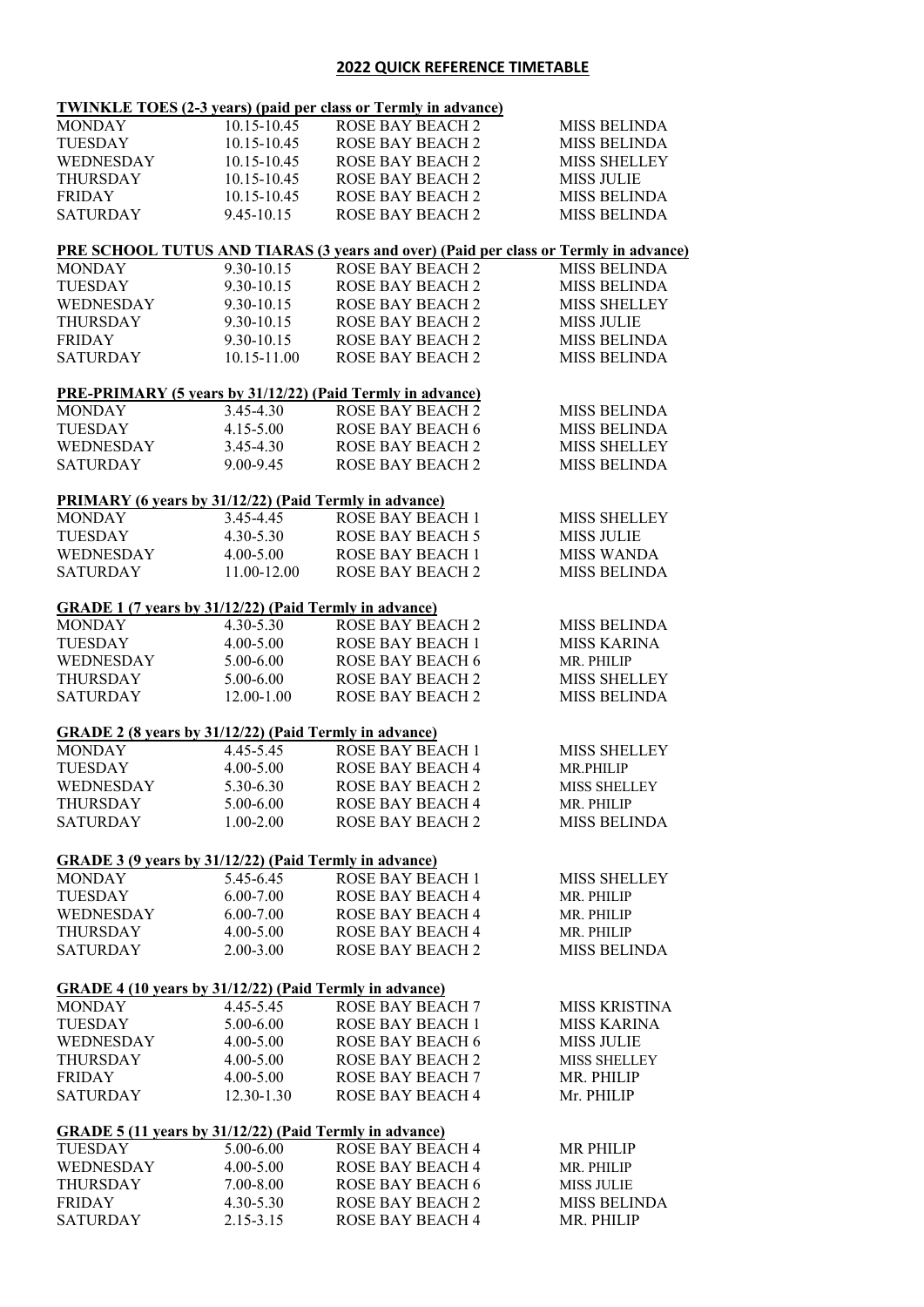| <b>GRADE 6 (Paid Termly in advance)</b>                           |                |                                                                                           |                       |
|-------------------------------------------------------------------|----------------|-------------------------------------------------------------------------------------------|-----------------------|
| <b>MONDAY</b>                                                     | $6.00 - 7.15$  | <b>ROSE BAY BEACH 2</b>                                                                   | <b>MISS BELINDA</b>   |
| <b>GRADE 7 (Paid Termly in advance)</b>                           |                |                                                                                           |                       |
| <b>MONDAY</b>                                                     | 7.15-8.30      | <b>ROSEBAY BEACH 2</b>                                                                    | <b>MISS BELINDA</b>   |
|                                                                   |                | <b>INTERMEDIATE FOUNDATION (11 years by 31/12/22) (Paid Termly in advance)</b>            |                       |
| <b>MONDAY</b>                                                     | 4.15-5.30      | ROSE BAY BEACH 6                                                                          | <b>MISS KARINA</b>    |
| THURSDAY                                                          | 7.00-8.15      | <b>ROSE BAY BEACH 7</b>                                                                   | <b>MISS SHELLEY</b>   |
| FRIDAY                                                            | 5.00-6.15      | <b>ROSE BAY BEACH 7</b>                                                                   | MR. PHILIP            |
| <b>SATURDAY</b>                                                   | 8.30-9.45      | <b>ROSE BAY BEACH 4</b>                                                                   | MISS CHRISTINE        |
|                                                                   |                | <b>INTERMEDIATE (12 years by 31/12/22) (Paid Termly in advance)</b>                       |                       |
| <b>MONDAY</b>                                                     | $4.00 - 5.15$  | ROSE BAY BEACH 4                                                                          | MR. CHRISTINE         |
| TUESDAY                                                           | $7.15 - 8.30$  | <b>ROSE BAY BEACH 4</b>                                                                   | <b>MISS PHILIP</b>    |
| <b>FRIDAY</b>                                                     | 5.00-6.15      | <b>ROSE BAY BEACH 4</b>                                                                   | <b>MISS TRAYNOR</b>   |
| <b>SATURDAY</b>                                                   | 8.30-9.45      | <b>ROSE BAY BEACH 7</b>                                                                   | <b>MISS JULIA</b>     |
|                                                                   |                | ADVANCED FOUNDATION (13 years by 31/12/22) (Paid Termly in advance)                       |                       |
| <b>MONDAY</b>                                                     | 5.15-6.30      | <b>ROSE BAY BEACH 4</b>                                                                   | <b>MISS CHRISTINE</b> |
| WEDNESDAY                                                         | $7.00 - 8.15$  | <b>ROSE BAY BEACH 1</b>                                                                   | <b>MISS KARINA</b>    |
| <b>THURSDAY</b>                                                   | $6.00 - 7.15$  | <b>ROSE BAY BEACH 1</b>                                                                   | <b>MISS KRISTINA</b>  |
| <b>SATURDAY</b>                                                   | $9.45 - 11.00$ | <b>ROSE BAY BEACH 4</b>                                                                   | MR. PHILIP            |
|                                                                   |                | ADVANCED 1 (15 years by 31/12/22) (Paid Termly in advance)                                |                       |
| MONDAY                                                            | 6.30-7.45      | <b>ROSE BAY BEACH 4</b>                                                                   | <b>MISS CHRISTINE</b> |
| TUESDAY                                                           | $7.15 - 8.30$  | ROSE BAY BEACH 1                                                                          | <b>MISS KARINA</b>    |
| WEDNESDAY                                                         | $7.00 - 8.15$  | <b>ROSE BAY BEACH 4</b>                                                                   | MR. PHILIP            |
| THURSDAY                                                          | $6.00 - 7.15$  | <b>ROSE BAY BEACH 4</b>                                                                   | MR. PHILIP            |
| <b>SATURDAY</b>                                                   | 9.45-11.00     | ROSE BAY BEACH 7                                                                          | <b>MISS JULIA</b>     |
| <b>ADVANCED 2 (Paid Termly in advance)</b>                        |                |                                                                                           |                       |
| <b>MONDAY</b>                                                     | 6.15-7.30      | ROSEBAY BEACH 6                                                                           | <b>MISS KARINA</b>    |
| FRIDAY                                                            | $4.15 - 5.30$  | <b>ROSE BAY BEACH 1</b>                                                                   | <b>MISS JULIA</b>     |
| <b>SATURDAY</b>                                                   | $1.15 - 2.30$  | <b>ROSE BAY BEACH 7</b>                                                                   | <b>MISS JULIA</b>     |
|                                                                   |                | <b>JUNIOR STRETCH/STRENGTHENING/PILATES) Up to and including Grade 4) (Free for some)</b> |                       |
| <b>SATURDAY</b>                                                   | 10.00-10.45    | <b>ROSE BAY BEACH 1</b>                                                                   | <b>MISS JULIE</b>     |
|                                                                   |                | <b>SENIOR STRETCH/STRENGTHENING/PILATES (Grade 5 upwards) (Free for some)</b>             |                       |
| <b>SATURDAY</b>                                                   | $12.30 - 1.15$ | <b>ROSE BAY BEACH 7</b>                                                                   | <b>MISS JULIA</b>     |
|                                                                   |                | <b>POINTEWORK BEGINNERS LEVEL 1 (Paid Termly in advance)</b>                              |                       |
| <b>FRIDAY</b>                                                     | $4.00 - 5.00$  | <b>ROSE BAY BEACH 4</b>                                                                   | <b>MISS TRAYNOR</b>   |
|                                                                   |                | <b>POINTEWORK PROGRESSING LEVEL 2 (Paid Termly in advance)</b>                            |                       |
| <b>WEDNESDAY</b>                                                  | $6.00 - 7.00$  | <b>ROSE BAY BEACH 1</b>                                                                   | <b>MISS KARINA</b>    |
|                                                                   |                | <b>POINTEWORK ADVANCED LEVEL 3 (Paid Termly in advance)</b>                               |                       |
| <b>FRIDAY</b>                                                     | $6.15 - 7.15$  | <b>ROSE BAY BEACH 4</b>                                                                   | <b>MISS TRAYNOR</b>   |
|                                                                   |                | <b>PERFORMANCE CLASS (Grade 5 and upwards) (Paid Termly in advance)</b>                   |                       |
| <b>SATURDAY</b>                                                   | 11.15-12.30    | <b>ROSE BAY BEACH 4</b>                                                                   | <b>MR.PHILIP</b>      |
|                                                                   |                | DISCOVERING REPERTOIRE LEVEL 2 UNIT 2 (12 years by 31/12/22) (Paid Termly in advance)     |                       |
| SATURDAY                                                          | $3.15 - 4.15$  | <b>ROSE BAY BEACH 4</b>                                                                   | MR. PHILIP            |
| <b>EXTENSION CLASSES (by invitation only)</b><br><b>SAPPHIRES</b> |                |                                                                                           |                       |
| <b>FRIDAY</b>                                                     | 5.30-6.30      | <b>ROSE BAY BEACH 1</b>                                                                   | <b>MISS JULIA</b>     |
| <u>EMERALDS</u>                                                   |                |                                                                                           |                       |
| <b>FRIDAY</b><br><b>DIAMONDS</b>                                  | 6.30-7.30      | <b>ROSE BAY BEACH 1</b>                                                                   | <b>MISS JULIA</b>     |
| <b>SATURDAY</b>                                                   | 2.30-3.30      | <b>ROSE BAY BEACH 1</b>                                                                   | <b>MISS JULIA</b>     |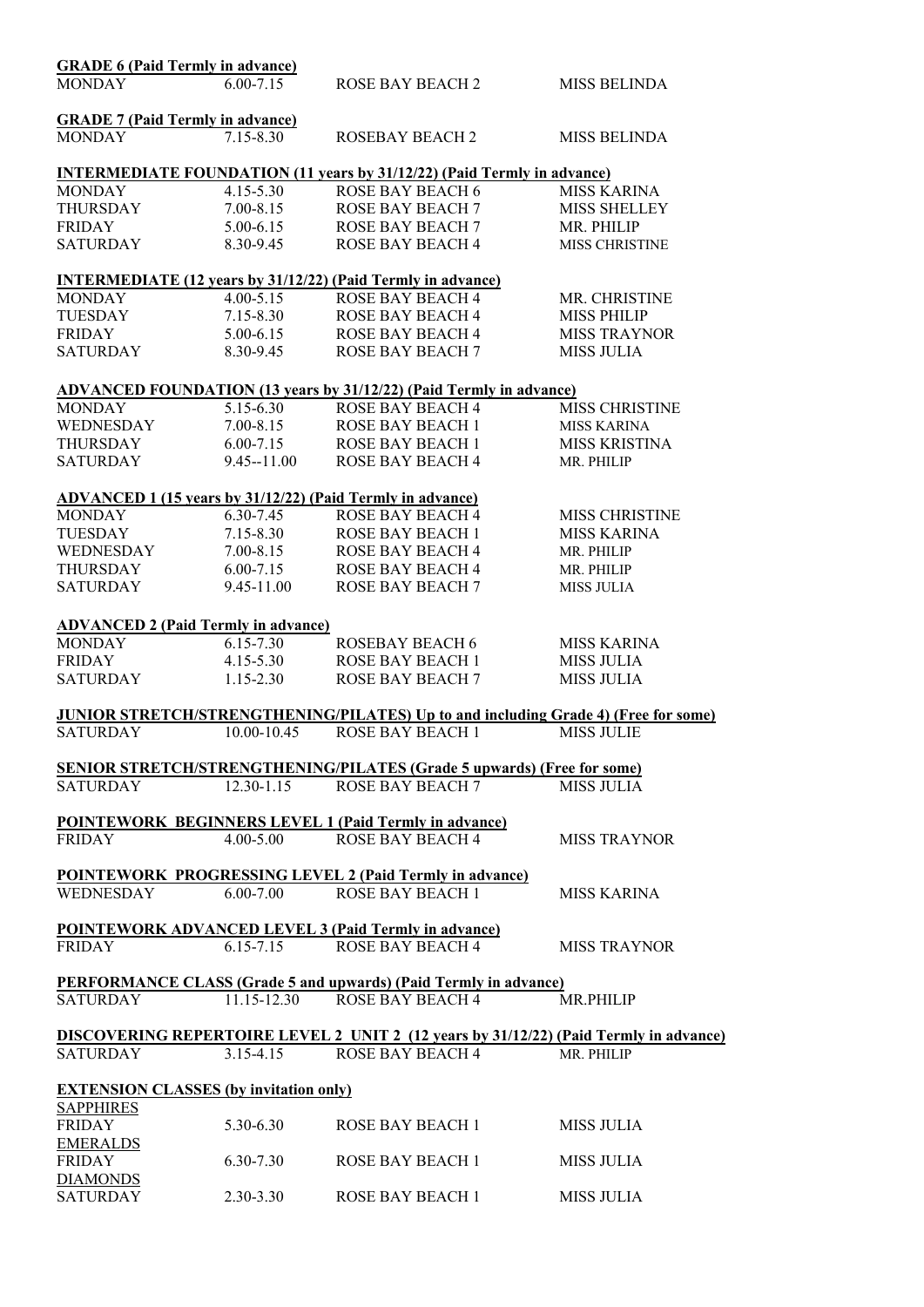|                                                             |                         | <b>CHARACTER JUNIOR (Ballet Grades 1, 2 and 3 Students)</b>                                            |                                                                                                |
|-------------------------------------------------------------|-------------------------|--------------------------------------------------------------------------------------------------------|------------------------------------------------------------------------------------------------|
| (Free class for some students)                              |                         |                                                                                                        |                                                                                                |
| <b>MONDAY</b>                                               | 3.45-4.15               | <b>ROSE BAY BEACH 7</b>                                                                                | MISS WANDA                                                                                     |
|                                                             |                         | <b>CHARACTER INTERMEDIATE (Ballet Grades 4, 5 and Inter. Foundation Students)</b>                      |                                                                                                |
| (Free class for some students)                              |                         |                                                                                                        |                                                                                                |
| WEDNESDAY                                                   | 5.00-6.00               | <b>ROSE BAY BEACH 1</b>                                                                                | <b>MISS WANDA</b>                                                                              |
|                                                             |                         | <b>CHARACTER SENIOR (Intermediate &amp; Up Students) (Free class for some students)</b>                |                                                                                                |
| <b>MONDAY</b>                                               | $4.15 - 5.15$           | <b>ROSE BAY BEACH 7</b>                                                                                | <b>MISS WANDA)</b>                                                                             |
|                                                             |                         | <b>CONTEMPORARY JUNIOR (Ballet Grade 2-4/age 8-10) (Paid Termly in advance)</b>                        |                                                                                                |
| <b>TUESDAY</b>                                              | $5.30 - 6.30$           | ROSE BAY BEACH 6                                                                                       | <b>MISS JULIE</b>                                                                              |
| <b>THURSDAY</b>                                             | 5.00-6.00               | <b>ROSE BAY BEACH 1</b>                                                                                | <b>MISS JULIE</b>                                                                              |
|                                                             |                         | <b>CONTEMPORARY INTERMEDIATE (Ballet Grade 5+Inter. Foundation/age 11) (Paid in advance)</b>           |                                                                                                |
| <b>THURSDAY</b>                                             | $4.00 - 5.00$           | <b>ROSE BAY BEACH 7</b>                                                                                | <b>MISS MELISA</b>                                                                             |
|                                                             |                         |                                                                                                        |                                                                                                |
|                                                             |                         | <b>CONTEMPORARY SENIOR (Ballet Inter. &amp; Advanced Foundation/age 12 up) (Paid in advance)</b>       |                                                                                                |
| <b>TUESDAY</b>                                              | 5.15-6.15               | <b>ROSE BAY BEACH 7</b>                                                                                | <b>MISS MELISA</b>                                                                             |
|                                                             |                         | <b>CONTEMPORARY ADVANCED (Senior students by invitation) (Paid Termly in advance)</b>                  |                                                                                                |
| <b>TUESDAY</b>                                              | $7.15 - 8.15$           | <b>ROSE BAY BEACH 7</b>                                                                                | <b>MISS MELISA</b>                                                                             |
|                                                             |                         |                                                                                                        |                                                                                                |
|                                                             |                         | <b>MODERN GRADE 1 (2 year syllabus) (6-7 years) (Paid Termly in advance)</b>                           |                                                                                                |
| <b>TUESDAY</b>                                              | 3.45-4.30               | <b>ROSE BAY BEACH 2</b>                                                                                | <b>MISS SHELLEY</b>                                                                            |
|                                                             |                         | <b>MODERN GRADE 2</b> (2 year syllabus) (7-8 years) (Paid Termly in advance)                           |                                                                                                |
| <b>WEDNESDAY</b>                                            | $4.30 - 5.30$           | <b>ROSE BAY BEACH 2</b>                                                                                | <b>MISS SHELLEY</b>                                                                            |
|                                                             |                         |                                                                                                        |                                                                                                |
| <b>TUESDAY</b>                                              | 4.30-5.30               | <b>MODERN GRADE 3 (2 year syllabus) (8-9years) (Paid Termly in advance)</b><br><b>ROSE BAY BEACH 2</b> | <b>MISS SHELLEY</b>                                                                            |
|                                                             |                         |                                                                                                        |                                                                                                |
|                                                             |                         | <b>MODERN GRADE 4 (2 year syllabus) (9-11 years) (Paid Termly in advance)</b>                          |                                                                                                |
| <b>MONDAY</b>                                               | 6.45-7.45               | <b>ROSE BAY BEACH 1</b>                                                                                | <b>MISS SHELLEY</b>                                                                            |
|                                                             |                         | MODERN INTER. FOUND. (2 year syllabus) (12 years+ over) (Termly in advance)                            |                                                                                                |
| <b>TUESDAY</b>                                              | 5.30-6.30               | <b>ROSE BAY BEACH 2</b>                                                                                | <b>MISS SHELLEY</b>                                                                            |
|                                                             |                         |                                                                                                        |                                                                                                |
| <b>SENIOR TAP (Paid Termly in advance)</b>                  |                         |                                                                                                        |                                                                                                |
| WEDNESDAY                                                   | $6,30-7,30$             | <b>ROSE BAY BEACH 2</b>                                                                                | <b>MISS SHELLEY</b>                                                                            |
|                                                             |                         | <b>LYRICAL JUNIOR (Ballet Grade 2,3&amp;4/age 8-10) (Paid Termly in advance)</b>                       |                                                                                                |
| WEDNESDAY                                                   | $5.00 - 6.00$           | <b>ROSE BAY BEACH 7</b>                                                                                | <b>MISS KRISTINA</b>                                                                           |
|                                                             |                         |                                                                                                        |                                                                                                |
|                                                             |                         |                                                                                                        | LYRICAL INTERMEDIATE (Ballet Grade 5+Inter. Found. and Intermediate/age 11+) (Paid in advance) |
| <b>MONDAY</b>                                               | 5.45-6.45               | <b>ROSE BAY BEACH 7</b>                                                                                | <b>MISS KRISTINA</b>                                                                           |
|                                                             |                         | LYRICAL SENIOR (Ballet Inter. & Advanced Foundation/age 12 up) (Paid in advance)                       |                                                                                                |
| <b>THURSDAY</b>                                             | 5.00-6.00               | <b>ROSE BAY BEACH 6</b>                                                                                | <b>MISS KRISTINA</b>                                                                           |
| <b>JUNIOR HIP HOP (6-11 years) (Paid Termly in advance)</b> |                         |                                                                                                        |                                                                                                |
| WEDNESDAY                                                   | $\overline{4.00}$ -5.00 | <b>ROSE BAY BEACH 7</b>                                                                                | <b>MISS KRISTINA</b>                                                                           |
| <b>SATURDAY</b>                                             | 11.00-12.00             | <b>ROSE BAY BEACH 6</b>                                                                                | <b>MISS BELLA</b>                                                                              |
|                                                             |                         |                                                                                                        |                                                                                                |
| <b>SATURDAY</b>                                             | 12.00-1.00              | HEELS CABARET WORK INCLUDING BURLESQUE (15 YEARS AND OVER)<br><b>ROSE BAY BEACH 6</b>                  | <b>MISS BELLA</b>                                                                              |
|                                                             |                         |                                                                                                        |                                                                                                |
|                                                             |                         | <b>MUSICAL THEATRE JUNIOR (7-10 years) (Paid Termly in advance)</b>                                    |                                                                                                |
| <b>THURSDAY</b>                                             | $4.00 - 5.00$           | <b>ROSE BAY BEACH 5</b>                                                                                | <b>MISS PENNY</b>                                                                              |
|                                                             |                         | <b>MUSICAL THEATRE INTERMEDIATE (10-12 years) (Paid Termly in advance)</b>                             |                                                                                                |
| <b>THURSDAY</b>                                             | 5.30-6.30               | <b>ROSE BAY BEACH 5</b>                                                                                | <b>MISS PENNY</b>                                                                              |
|                                                             |                         |                                                                                                        |                                                                                                |
|                                                             |                         | <b>MUSICAL THEATRE SENIOR (12 years up) (Paid Termly in advance)</b>                                   |                                                                                                |
| THURSDAY                                                    | 7.30-8.30               | <b>ROSE BAY BEACH 1</b>                                                                                | <b>MISS PENNY</b>                                                                              |